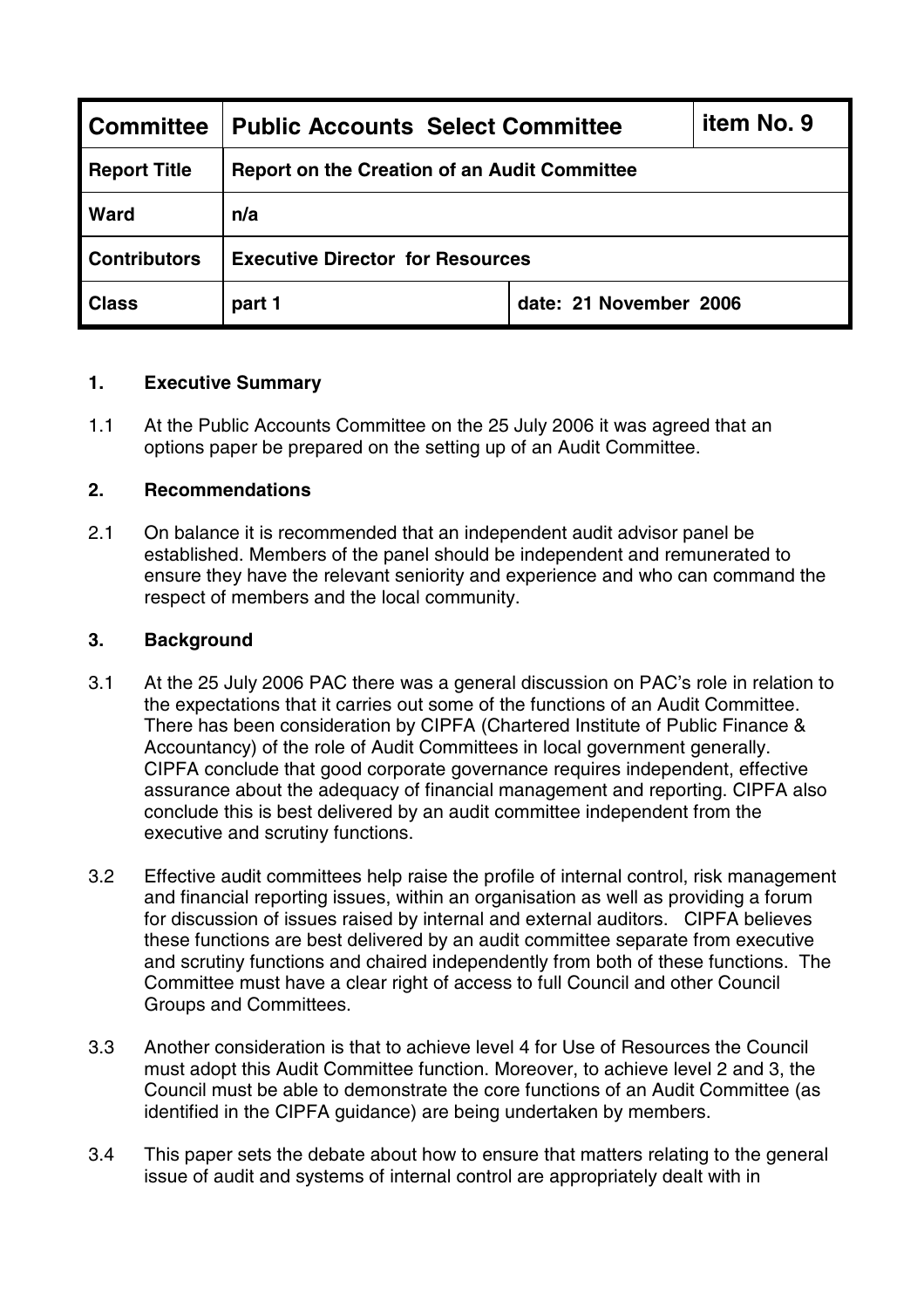authorities. It recognises that there are several different approaches, and that CIPFA guidance suggests that a separate audit committee should be established.

## **4. CIPFA's Guidance**

- 4.1 CIPFA Guidance states that best practice is to establish audit committees to:
	- Consider the effectiveness of risk management, the control environment and associated anti-fraud and anti-corruption arrangements
	- Seek assurances that action is being taken on risk related matters identified by auditors and inspectors
	- Be satisfied on the Council's assurance arrangements including the Statement of Internal Control
	- Approve but not direct the Council's audit strategy
	- Receive the annual report of the Council's Head of Internal Audit and inspection agencies
	- Ensure that the relationships between internal and external agencies are effective and that the value of the audit process is promoted
	- Review the financial statements, external auditors' opinion and reports to members, and monitor management action in response to issues raised by external audit
	- and that there should be a separate audit committee to deal with such matters.

#### **5. Current practice**

- 5.1 Whilst to date, Lewisham Council acknowledges the essential nature of such activities, and has made arrangements to make sure that they are treated with the utmost gravity, however, we have not established an audit committee.
- 5.2 Instead, in Lewisham, arrangements to date have been that the Public Accounts Select Committee has within its terms of reference the monitoring of the Council's annual audit plan and the receipt of reports on the outcome of audits and reviews conducted by the Council's internal and external auditors and/or inspectorates. The purposes set out for audit committees in the CIPFA guidance would broadly fall within the terms of Lewisham's Public Accounts Select Committee in the performance of its function.
- 5.3 In addition, with an increasing emphasis on risk management and internal control, the Council has established an internal control board to question its practice and examine its management of risk, as well as general financial management, audit issues and corporate governance. The Council has appointed an experienced ex-Chief Executive, Bill Roots, to chair this board. His considerable financial expertise enables him to challenge robustly and to question Council activity in all of the areas which the CIPFA guidance says should fall to the audit committee. The Internal Control Board requires the attendance of all of the Council's management team and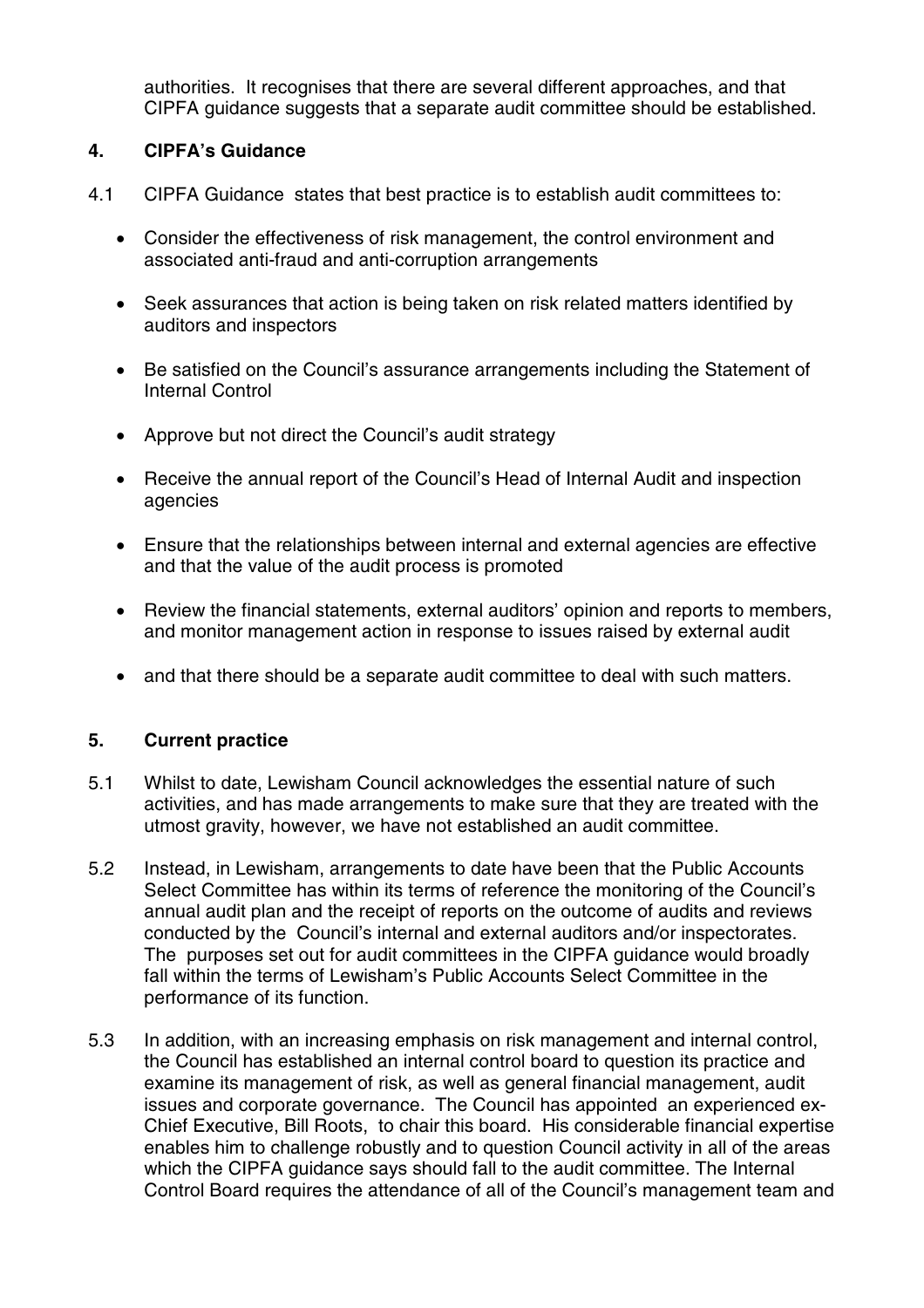this arrangement ,which has enhanced the Council's focus on audit and risk issues, ought to be developed to give it an even higher and more independent profile.

5.4 The typical workloads and timescales of a body set up for audit matters would include the following work areas:

Annual Accounts

- Review / Approval of Statement of Accounts (June and September)
- Review / Approval of annual Statement of Internal Control (SIC) (June)

External Audit Reports

- Annual Audit & Inspection Plan (March)
- Annual Audit & Inspection Letter (Jan)
- Annual Report on the Accounts (September)

Internal Audit

- Annual Internal Audit Plan (Jan Mar)
- Quarterly progress reports
- Annual report of Head of Internal Audit (June)

Risk Management

- Quarterly update on implementation of Risk Management strategy
- Half yearly report review of corporate risks
- Annual report on review of the risk management process

Counter-Fraud

• Half yearly Report

## **6. Options**

6.1 Continue with PAC carrying out functions of an audit Committee

The debate at PAC to date have centred on whether the members of the commitment have the capacity to expand their role and take on the functions of an Audit Committee. The PAC felt that specialist training would be required to allow them to undertake the task and with the current agendas they were unsure that the committee would be able to devote the necessary time to carrying out the function of an audit committee.

#### 6.2 Separate Audit Committee with members drawn from the authority

Officers are of the view that a separate committee would not necessarily be the best way to fulfil the role of an audit committee proposed by CIPFA. First, any committee would need to be drawn from members of the authority, which itself is the body whose arrangements would be under scrutiny. If an Audit Committee is to be challenging and inspire confidence in its impartiality, those carrying out the audit function should be independent of the authority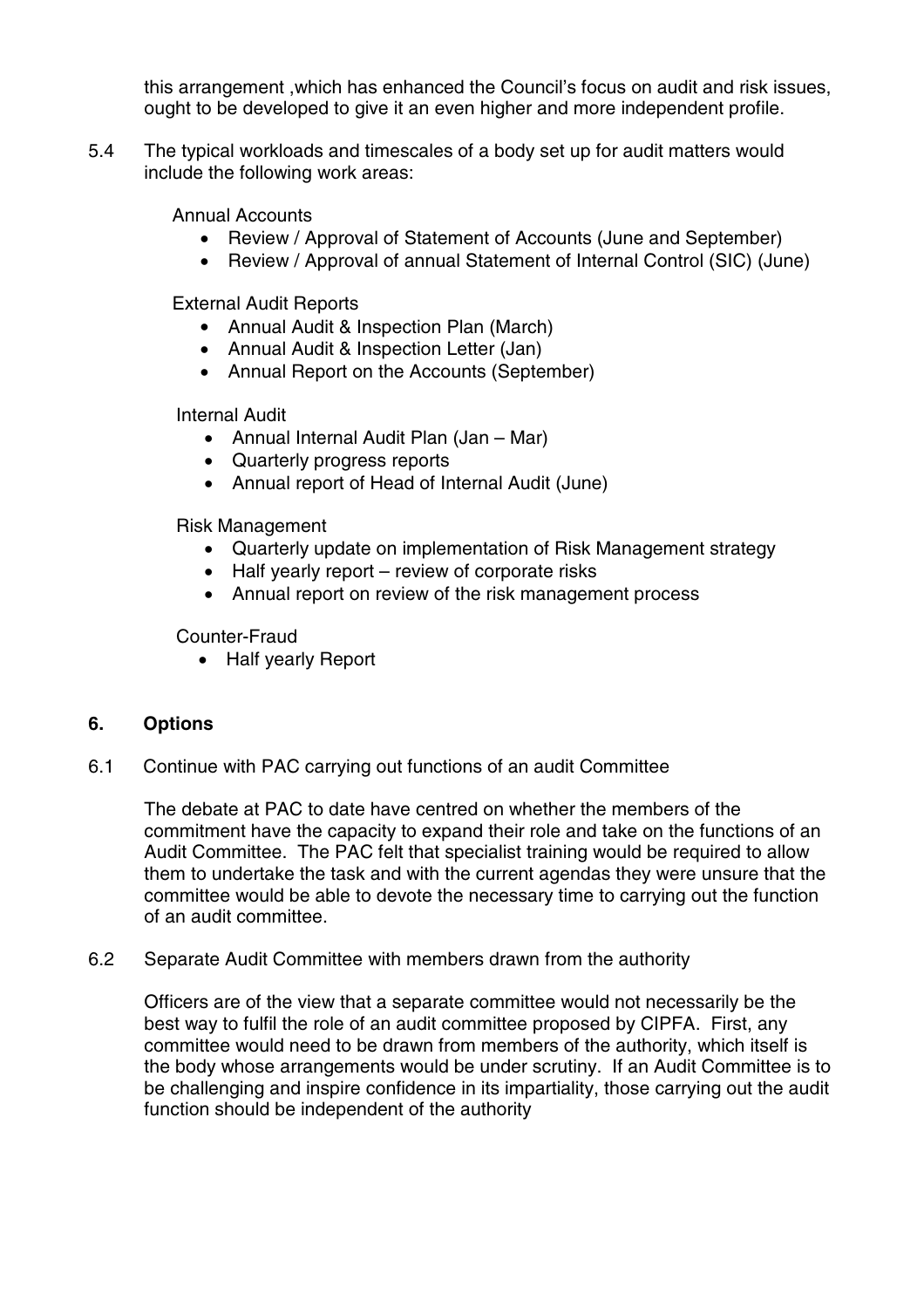## 6.3 Independent audit advisory panel

A small independent audit advisory panel could be appointed, consisting of those with skills appropriate to the role they would perform. The terms of reference of the independent audit advisory panel would include all those matters which CIPFA recommends for Audit Committees, and it would report both to the full Council (in relation to systems of internal control and Council accounts) and to the Executive on matters within its remit (for example our response to the reports of external auditors). The Panel's reports would also be considered by Overview and Scrutiny and the Public Accounts Committee in the course of their general scrutiny function. They would then make recommendations to the Council or to the Executive as appropriate.

The audit advisory panel could report to Public Accounts Select Committee and the Executive Committee on a half yearly basis and report to Council on an annual basis in line with the timetable for report the final accounts.

# **7. Legal Implications**

- 7.1 Under the Local Government Act 2000, there is a split between those issues which are reserved to the Council, (whether by full Council or a committee appointed by the Council), and those matters which are reserved to the executive, in Lewisham's case the directly elected mayor or as delegated by him. The law is reflected in a number of regulations, which allocate functions and responsibilities either to Council or to the Mayor. By definition those matters not allocated elsewhere are an executive responsibility and fall to the Mayor to decide.
- 7.2 By virtue of the Local Authorities (Functions and Responsibilities) (England) (Amendment) Regulations 2001 (SI2001/2212) the function of approving the authority's accounts, income and expenditure and balance sheet, or record of payments and receipts is a Council function. By virtue of Regulation 4 of the Accounts and Audit Regulations 2003, the Council is responsible for ensuring that the financial management of the authority is adequate and effective and that it has a sound system of internal control which facilitates the effective exercise of its functions and includes arrangements for the management of risk.
- 7.3 The 2003 Regulations require the Council at least once a year to conduct a review of the effectiveness of its system of internal control. The results of that review may be considered either by the Council as a whole or by a committee appointed by it. Following that consideration, a statement of internal control is approved and signed by the person presiding.
- 7.4 Under the same Regulations the Council must review the effectiveness of its system of internal audit. The findings of that review form part of the statement of internal control. This therefore is reviewed either by Council or a committee appointed by it.
- 7.5 The Council's statement of accounts having been prepared in accordance with the Regulations must be considered either by the full Council or a committee of it and approved by resolution and signed by the person presiding at that meeting.